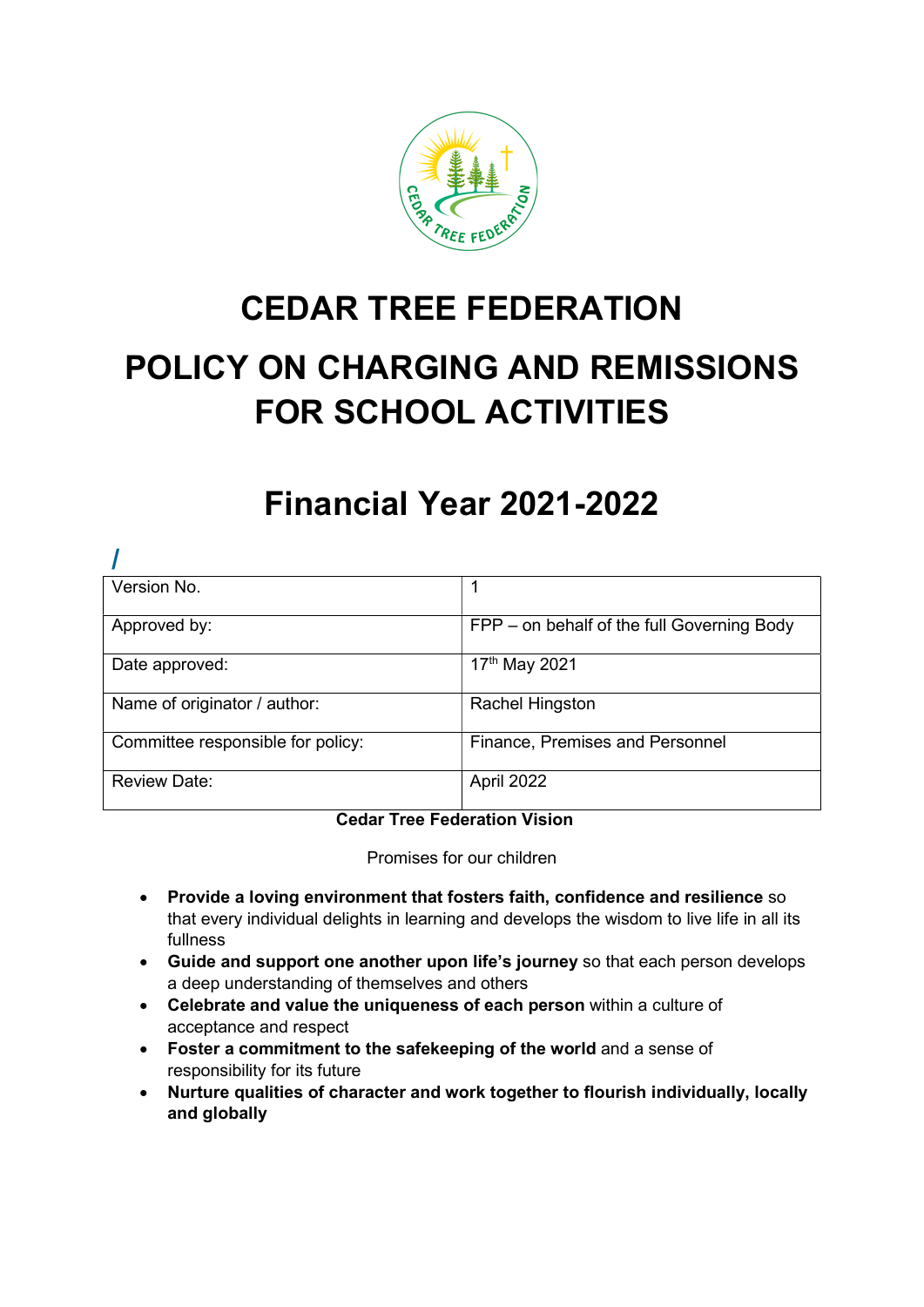# INTRODUCTION

This charging policy is drawn up in line with the legislation governing the charging for school activities as set out in the Education Act 1996: Sections 449–462 and has been agreed by the Governors of Cedar Tree Federation.

#### 1. No charges will be made for:

- an admission application;
- education provided during school hours (including the supply of any materials, books, instruments or other equipment);
- education provided outside school hours if it is part of the National Curriculum, or part of a syllabus for a prescribed public examination that the pupil is being prepared for at the school, or part of religious education;
- tuition for pupils learning to play musical instruments if the tuition is required as part of the National Curriculum, or part of a syllabus for a prescribed public examination that the pupil is being prepared for at the school, or part of religious education

## 2. Charges can be made for activities within school hours for:

- any materials, books, instruments, or equipment, where the child's parent wishes him to own them;
- optional extras (see below); and
- music and vocal tuition, in limited circumstances (see paragraphs 13-15).

## Optional Extras

- 3. Charges may be made for some activities that are known as "optional extras". Where an optional extra is being provided, a charge can be made for providing materials, books, instruments, or equipment. Optional extras are:
	- education provided outside of school time that is not: a) part of the National Curriculum; b) part of a syllabus for a prescribed public examination that the pupil is being prepared for at the school; or c) part of religious education.
	- transport that is not required to take the pupil to school or to other premises where the local authority/governing body have arranged for the pupil to be provided with education; and
	- board and lodging for a pupil on a residential visit.
- 4. In calculating the cost of optional extras an amount may be included in relation to:
	- any materials, books, instruments, or equipment provided in connection with the optional extra;
	- non-teaching staff;
	- teaching staff engaged under contracts for services purely to provide an optional extra, this includes supply teachers engaged specifically to provide the optional extra; and
	- the cost, or a proportion of the costs, for teaching staff employed to provide tuition in playing a musical instrument, where the tuition is an optional extra.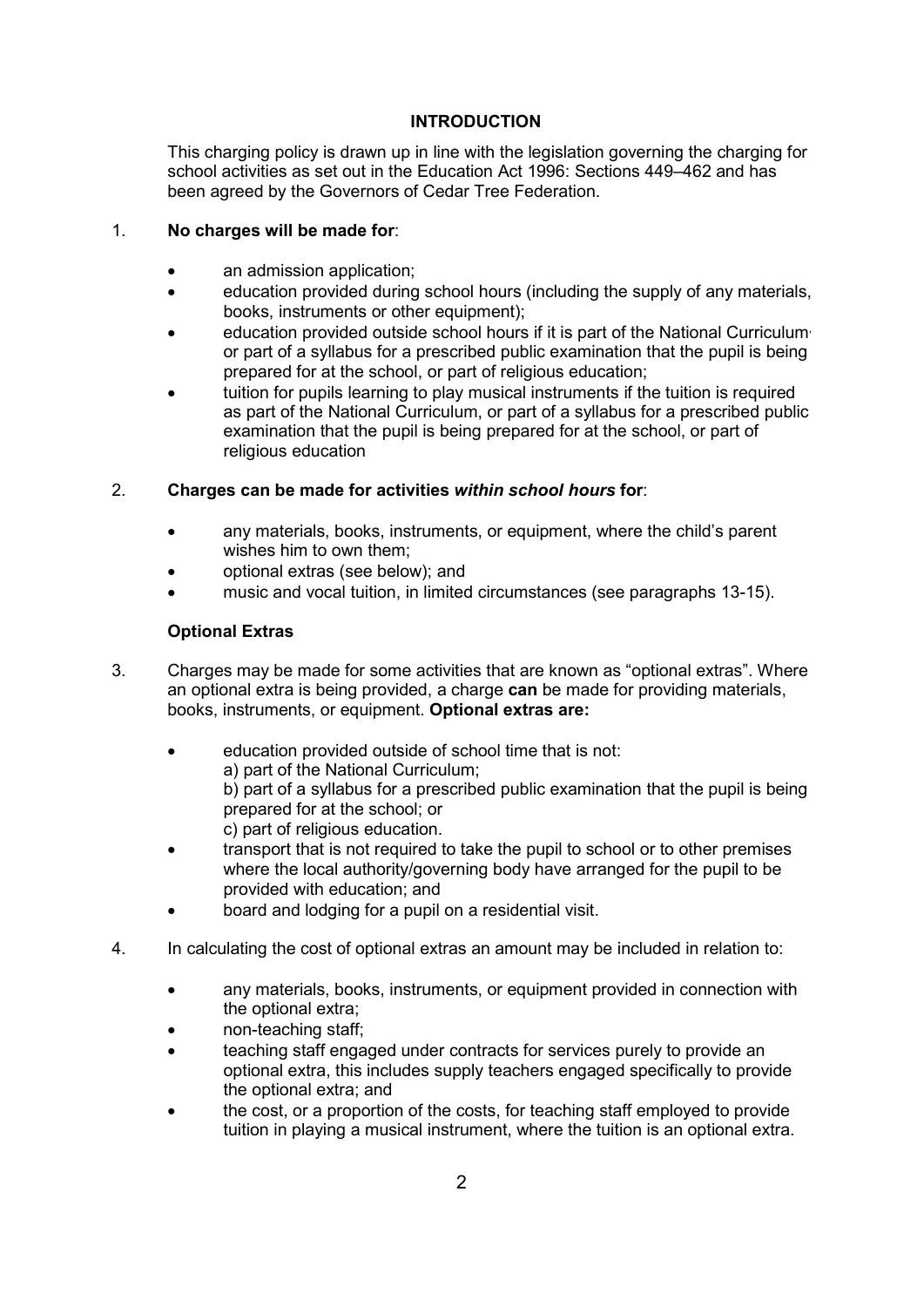- 5. Charges made in respect of individual pupils will not exceed the actual per pupil cost of providing the optional extra activity, divided equally by the number of pupils participating. It will not therefore include an element of subsidy for any other pupils wishing to participate in the activity whose parents are unwilling or unable to pay the full charge.
- 6. Furthermore in cases where a small proportion of the activity takes place during school hours the charge will not include the cost of alternative provision for those pupils who do not wish to participate. Therefore no charge will be made for supply teachers to cover for those teachers who are absent from school accompanying pupils on a residential visit.
- 7. Participation in any optional extra activity will be on the basis of parental choice and a willingness to meet the charges. Parental agreement is therefore a necessary prerequisite for the provision of an optional extra where charges will be made.

#### Voluntary Contributions

- 8. Voluntary contributions will be sought for the benefit of the school or any school activities. However, if the activity cannot be funded without voluntary contributions, the governing body will make this clear to parents at the outset. The governing body will also make it clear to parents that there is no obligation to make any contribution.
- 9. No child will be excluded from an activity simply because his or her parents are unwilling or unable to pay. If insufficient voluntary contributions are raised to fund a visit, then it will be cancelled. The governing body will make sure that this is made clear to parents. If a parent is unwilling or unable to pay, their child will still be given an equal chance to go on the visit.

#### Residential Visits

- 10. The governing body will not charge for:
	- education provided on any visit that takes place during school hours;
	- education provided on any visit that takes place outside school hours if it is part of the National Curriculum, or part of a syllabus for a prescribed public examination that the pupil is being prepared for at the school, or part of religious education; and
	- supply teachers to cover for those teachers who are absent from school accompanying pupils on a residential visit.
- 11. The governing body can charge for:
	- board and lodging and the charge will not exceed the actual cost.
- 12. Parents who can prove they are in receipt of the following benefits will be exempt from paying the cost of board and lodging:
	- Income Support (IS);
	- Income-Based Jobseekers Allowance (IBJSA);
	- Support provided under Part VI of the Immigration and Asylum Act 1999;
	- Child Tax Credit, provided that Working Tax Credit is not also received and the family's income (as assessed by Her Majesty's Revenue and Customs) does not exceed £16,190 (Financial Year 2012/13)